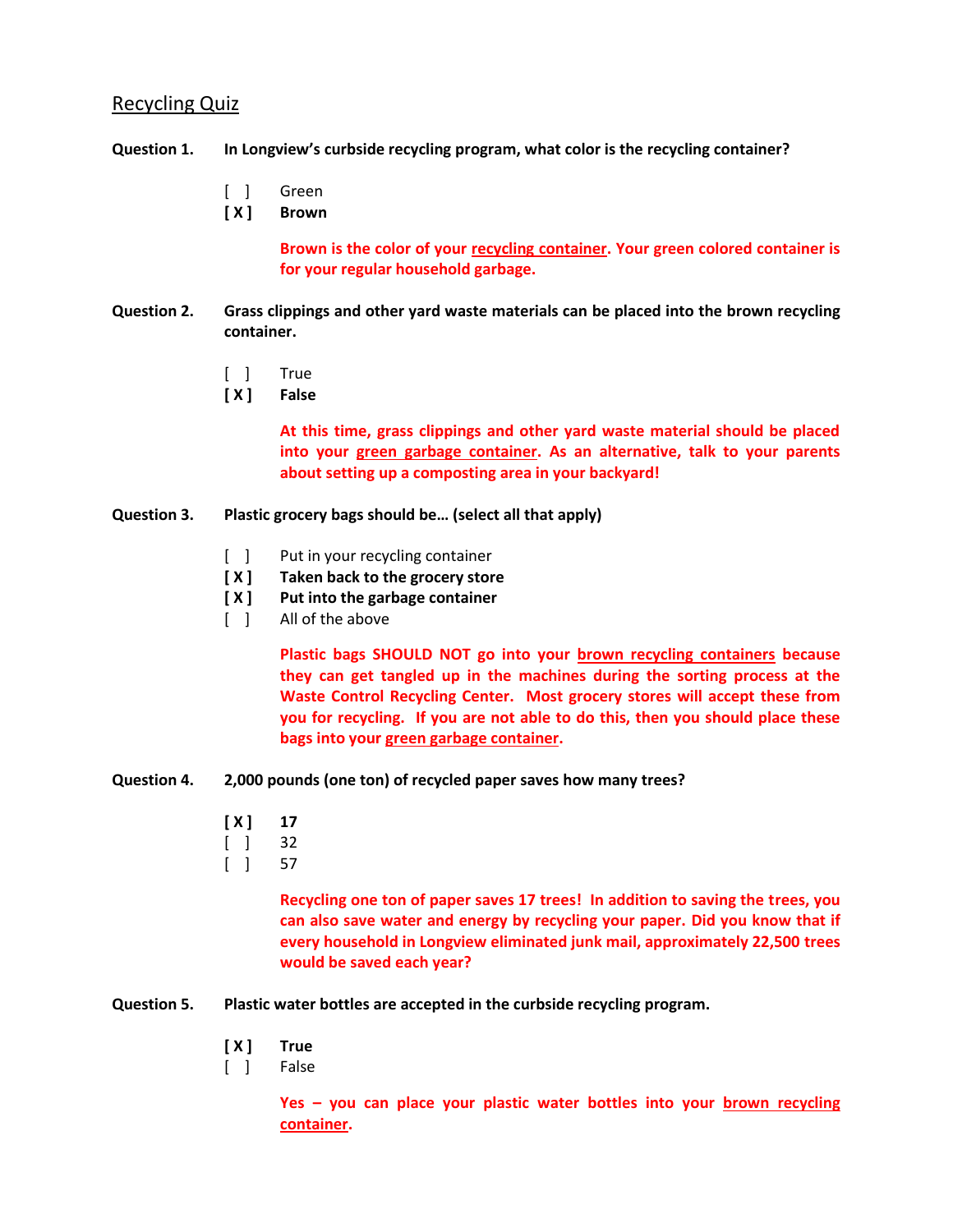#### **Question 6. I can put the following in my brown recycling container… (select only one)**

- [ ] All food scraps
- **[ X ] Shredded paper**
- [ ] Cardboard pizza boxes
- [ ] All of the above

**Shredded paper is the only item on this list that can be placed into your brown recycling container. We encourage you to place the shredded paper in a PAPER bag and then into your brown recycling container. The cardboard pizza boxes are not recyclable because most have food product or grease on them.** 

- **Question 7. Coat hangers (metal or plastic) are NOT accepted in the curbside recycling program.**
	- **[ X ] True**
	- [ ] False

**Coat hangers CANNOT be placed in your brown recycling container because they would get tangled up in the machines during the sorting process at the Waste Control Recycling Center. If you have metal dry cleaning hangers, ask your cleaner if they will take the hangers back.**

- **Question 8. When recycled, an aluminum can will back on the store shelves in how many days?**
	- [ ] 30
	- **[ X ] 60**
	- [ ] 100

**Manufacturers put recycled aluminum cans back on store shelves in as little as 60 days. Aluminum can be recycled into a lot of different products such as tractor trailers and car bodies. However, most go through the process and is made into new aluminum cans.**

- **Question 9. What types of plastics are accepted in the curbside recycling program?**
	- **[ X ] No. 1 and No. 2 only**
	- [ ] No. 3 and 5 only
	- [ ] All plastics No. 1 through 7

**Even though ALL plastics (1-7) are recyclable, Longview's curbside program only accepts No. 1 and No. 2 at this time. Look on the bottom of your plastic containers and recycle only those that show a 1 or 2 in a recycling triangle. If you cannot find a number or cannot read the number, assume it is not an acceptable item and place it into your green garbage container.**

- **Question 10. When recycling tin cans, you need to remove the paper labels and flatten before you place them into your recycling container.**
	- [ ] True
	- **[ X ] False**